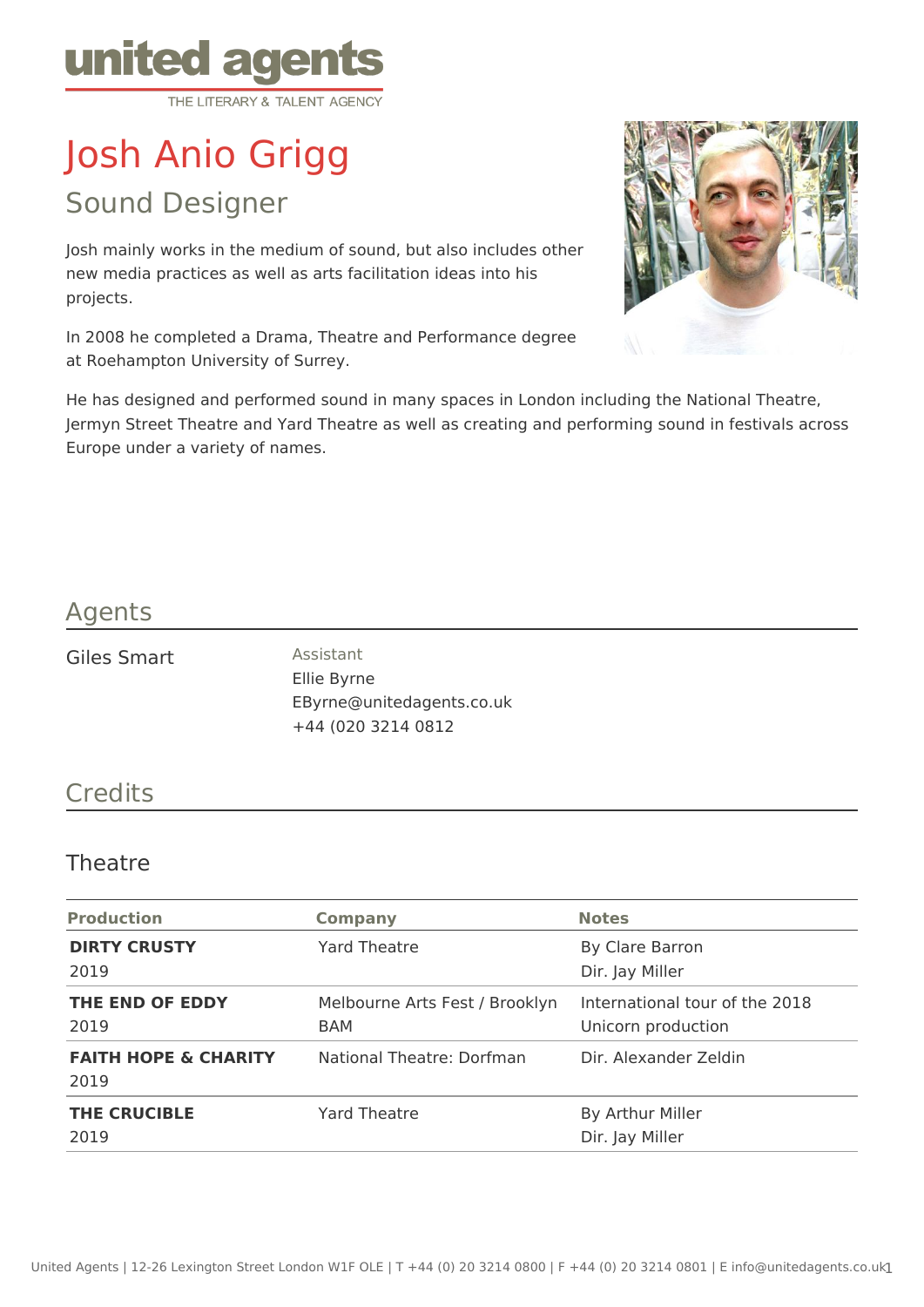| <b>Production</b>                                                                      | <b>Company</b>                                                                     | <b>Notes</b>                                                                                                                                                                                                         |  |
|----------------------------------------------------------------------------------------|------------------------------------------------------------------------------------|----------------------------------------------------------------------------------------------------------------------------------------------------------------------------------------------------------------------|--|
| <b>LOVE</b><br>2018                                                                    | Queen's Theatre, Hornchurch /<br>Théâtre de L'Odéon, Paris /<br>Comédie de Valence | Dir. Alexander Zeldin<br>Tour of the 2016/7 National<br>Theatre/ Birmingham Rep<br>production                                                                                                                        |  |
| <b>A NEW &amp; BETTER YOU</b><br>2018                                                  | <b>Yard Theatre</b>                                                                | Dir. Cheryl Gallacher                                                                                                                                                                                                |  |
| <b>PEOPLE WHO NEED PEOPLE</b> Out Of Spite Theatre / The<br>2018                       | Vaults                                                                             |                                                                                                                                                                                                                      |  |
| THE END OF EDDY<br>2018                                                                | Unicorn                                                                            | Based on the book En finir avec<br>Eddy Bellegueule by Édouard<br>Louis<br>Adapted by Pamela Carter<br>Directed by Stewart Laing<br>*Winner Best Technical<br>Presentation: Critics Award for<br>Theatre in Scotland |  |
| <b>THE UNKNOWN ISLAND</b><br>2017                                                      | <b>Gate Theatre</b>                                                                | By Jose Saramago<br>Dir. Ellen McDougall                                                                                                                                                                             |  |
| <b>BASIC TENSION</b><br>2017                                                           | ICA, London                                                                        | Chor. Jamila Johnson-Small                                                                                                                                                                                           |  |
| <b>OLIVER TWIST</b><br>2017                                                            | Regent's Park Open Air                                                             | By Anya Reiss<br>Dir. Caroline Byrne                                                                                                                                                                                 |  |
| <b>THIS BEAUTIFUL FUTURE</b><br>2017                                                   | <b>Yard Theatre</b>                                                                | Dir. Jay Miller                                                                                                                                                                                                      |  |
| <b>LOVE</b><br>2016 - 2017                                                             | National Theatre: Dorfman /<br>Birmingham Rep                                      | Dir. Alexander Zeldin                                                                                                                                                                                                |  |
| <b>BEYOND CARING</b><br>2016                                                           | <b>UK Tour</b>                                                                     | Written & Directed by Alexander<br>Zeldin                                                                                                                                                                            |  |
| 2016                                                                                   | <b>BEYOND CARING (Chicago)</b> Looking Glass Theater, Chicago                      | Written & Directed by Alexander<br>Zeldin                                                                                                                                                                            |  |
| <b>REMOVAL MEN</b><br>2016                                                             |                                                                                    | Dir. Jay Miller                                                                                                                                                                                                      |  |
| <b>I RIDE IN COLOUR AND</b><br><b>SOFT FOCUS, NO LONGER</b><br><b>ANYWHERE</b><br>2016 |                                                                                    | Chor. Jamila Johnson-Small                                                                                                                                                                                           |  |
| <b>MADE VISIBLE</b><br>2016                                                            | <b>Yard Theatre</b>                                                                | Dir. Stella Odunlami                                                                                                                                                                                                 |  |
| <b>PARALLEL MACBETH</b><br>2015                                                        | Young Vic                                                                          | Dir. Caroline Byrne                                                                                                                                                                                                  |  |
| <b>LINES</b><br>2015                                                                   | <b>Yard Theatre</b>                                                                | Dir. Jay Miller                                                                                                                                                                                                      |  |